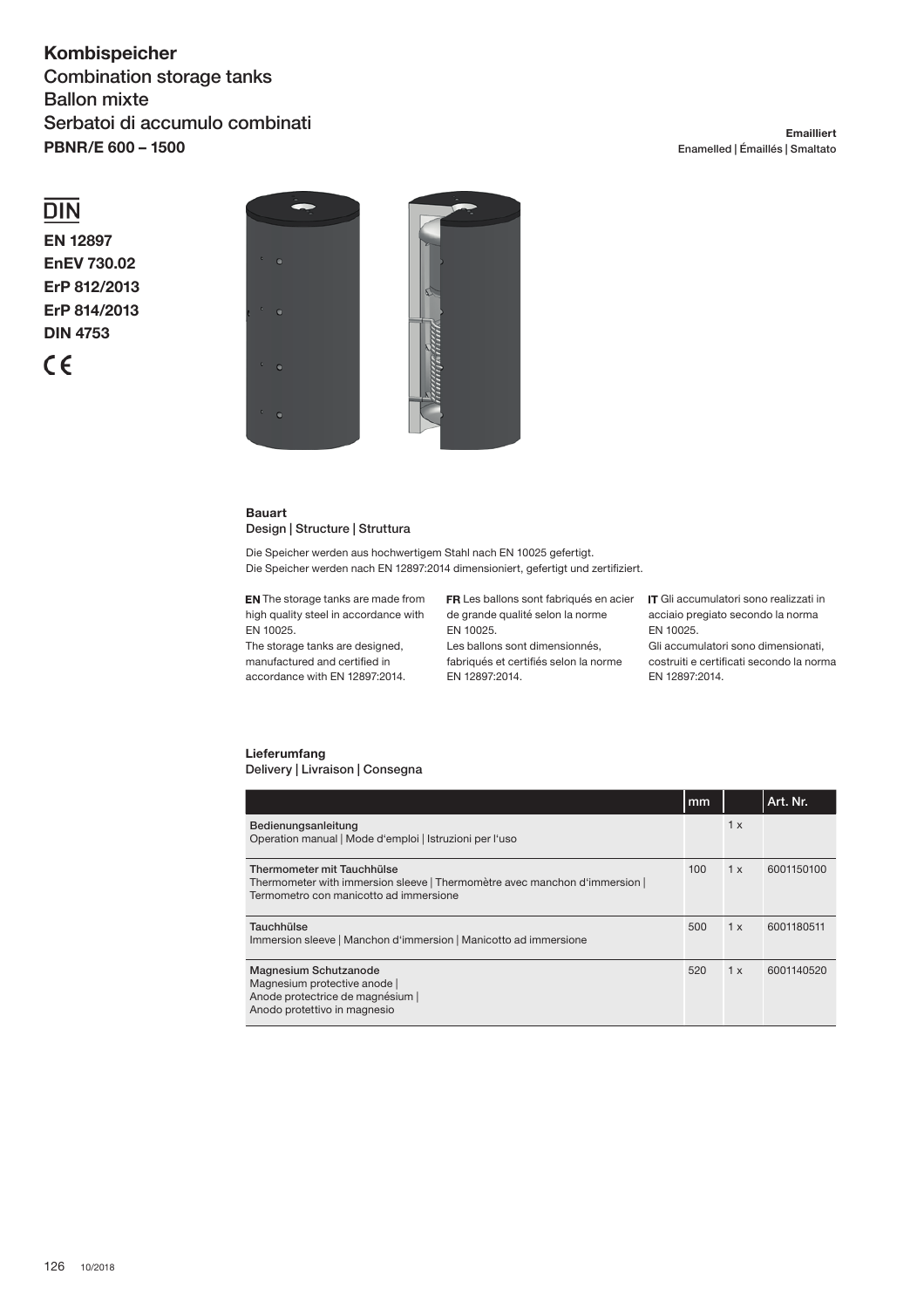

#### **Schutz vor Korrosion**

Anti-corrosion protection | Protection contre la corrosion | Protezione anticorrosiva

Die Trinkwasserspeicher haben eine doppelt gebrannte Zweischicht-Emaillierung nach DIN 4753. Grosszügige Magnesium Schutzanode nach DIN 4753-3. Die Pufferspeicher sind innen unbehandelt. Die Kombispeicher sind aussen mit einem Antikorrosionslack lackiert.

EN Dual-fired two-layer enamelling in accordance with DIN 4753. Generous magnesium protection anode in accordance with DIN 4753-3. Storage tanks with separate insulation are coated on the exterior with an anticorrosion paint.

FR Émaillage bi-couche à double cuisson conforme à la norme DIN 4753. Anode de protection de belle taille en magnésium conforme à la norme DIN 4753-3. Les réservoirs avec isolation séparée sont recouverts à l'extérieur d'une laque anticorrosion.

IT Smaltatura a doppia mano secondo DIN 4753. Anodo protettivo di magnesio in grande quantità secondo DIN 4753-3. Gli accumulatori con isolamento separato sono verniciati esternamente con smalto resistente alla corrosione.

#### **Wärmetauscher**

Heat exchanger | Échangeur de chaleur | Scambiatore di calore

Die Oberfläche des Trinkwasserspeichers dient als Wärmetauscher. Ein eingeschweisster grossflächiger Wärmetauscher.

 The surface of the domestic hot water storage tank acts as a heat exchanger. One welded large-surface heat exchanger.

 La surface du ballon d'eau sanitaire placé à l'intérieur fait office d'échangeur de chaleur. Un échangeur de chaleur grande surface soudé.

IT La superficie dell'accumulatore d'acqua potabile funge da scambiatore di calore. Uno scambiatore di calore saldato di grande supercie.

## **Isolierung**

Insulation | Isolation | Isolamento

#### **TopShell**

Isolierung aus Hightech Faservlies. Skaimantel mit Reissverschluss, inklusive Rosetten und Abdeckhaube. Brandschutzklasse B2. Silber. Lose geliefert.

#### **Variante**

Isolierung aus Hightech Faservlies. PS-Mantel und Hakenleiste, inklusive Rosetten und Abdeckhaube. Brandschutzklasse B2. Farbe Silber.

**FR TopShell** 

**Alternative**

argent.

#### **EN TopShell**

Insulation made of high-tech fibre fleece. Skai jacket with zip, including cover plates and hood. Fire-resistance rating B2. Silver. Supplied loose.

#### **Alternative**

Insulation made of high-tech fibre fleece. PS jacket and hook rack, including cover plates and hood. Fire-resistance rating B2. Silver.

# Isolation en tissu fibreux high-tech

Enveloppe en skaï avec fermeture à glissière, y compris rosettes et capot. Classe allemande de protection incendie B2. Argent. Livrée non montée.

Isolation en tissu fibreux high-tech Enveloppe en PS équipée d'un support à crochets préinstallé, y compris rosettes et capot. Classe allemande de protection incendie B2. Couleur

**IT TopShell** Isolamento in tessuto non tessuto

high-tech. Mantello in skai preassemblato con cerniera, dotato di rosette e calotta di copertura. Classe di resistenza antincendio B2. Argento. Consegna sfusa.

### **Alternativa**

Isolamento in tessuto non tessuto high-tech. Mantello in PS e barra con ganci, rosette e calotta di copertura incluse. Classe di resistenza antincendio B2. Colore argento.

#### TopShell



**160 mm 130 mm 100 mm**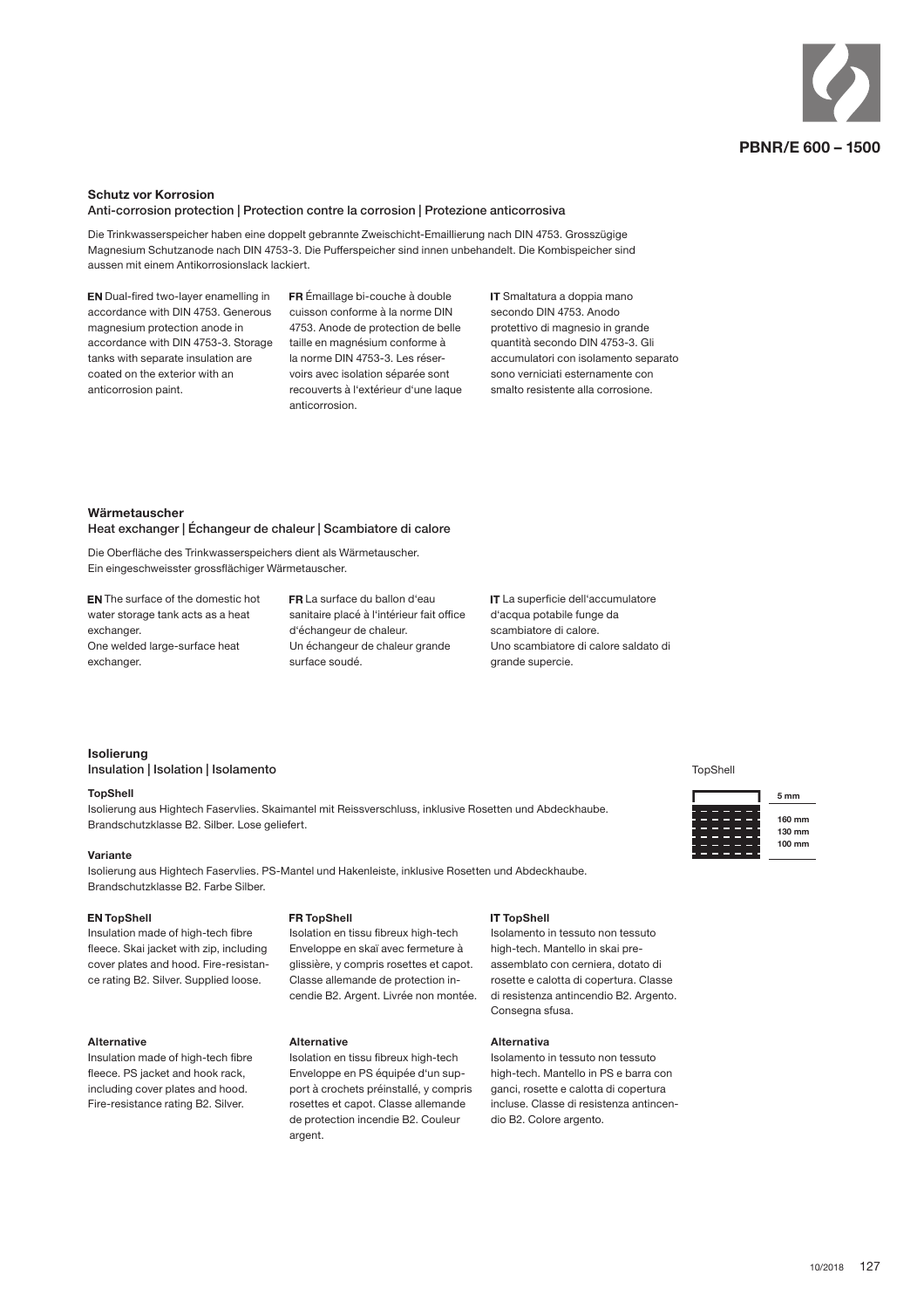# **Kombispeicher** Combination storage tanks Ballon mixte Serbatoi di accumulo combinati **PBNR/E 600 – 1500**

**Emailliert** Enamelled | Émaillés | Smaltato

| Typ PBNR/E                                                                                                                                                     |                | 600/150             | 800/200                   | 1000/200    | 1500/230            |
|----------------------------------------------------------------------------------------------------------------------------------------------------------------|----------------|---------------------|---------------------------|-------------|---------------------|
| <b>Inhalt Heizwasser</b><br>Hot water capacity  <br>Contenance de l'eau de chauffage  <br>Contenuto acqua calda                                                | $\mathbf{I}$   | 391                 | 493                       | 653         | 1219                |
| <b>Inhalt Brauchwasser</b><br>Service water capacity  <br>Contenance de l'eau sanitaire  <br>Contenuto acqua per uso domestico                                 | $\overline{1}$ | 150                 | 204                       | 204         | 247                 |
| Ø<br>mit Isolierung<br>with insulation   avec isolation  <br>con isolamento                                                                                    | mm             | 900                 | 990                       | 990         | 1260                |
| Ø<br>ohne Isolierung<br>without insulation   sans isolation  <br>senza isolamento                                                                              | mm             | 700                 | 790                       | 790         | 1000                |
| Höhe mit Isolierung<br>Height with insulation  <br>Hauteur avec isolation  <br>Altezza con isolamento                                                          | mm             | 1700                | 1740                      | 2090        | 2230                |
| Kippmass<br>Tilted dimension  <br>Cote de basculement  <br>Altezza in raddrizzamento                                                                           | mm             | 1780                | 1850                      | 2175        | 2315                |
| Betriebsdruck Trinkwasserspeicher<br>Domestic hot water tank operating<br>pressure   Pression de service de la ballon<br>ECS   Pressione d'esercizio bollitore | bar            | 6                   | 6                         | 6           | 6                   |
| <b>Betriebsdruck Puffer</b><br>Buffer tank operating pressure  <br>Pression de service du ballon de stockage  <br>Pressione d'esercizio tampone                | bar            | 3                   | $\ensuremath{\mathsf{3}}$ | 3           | 3                   |
| Prüfdruck Puffer<br>Buffer tank test pressure  <br>Pression test Ballon de stockage  <br>Pressione di collaudo tampone                                         | bar            | 4.5                 | 4.5                       | 4.5         | 4.5                 |
| max. Betriebstemperatur<br>max. operating temperature  <br>Temp. de service max.  <br>Temperatura max. d'esercizio                                             | $^{\circ}$ C   | 95                  | 95                        | 95          | 95                  |
| Gewicht<br>Weight   Poids   Peso                                                                                                                               | kg             | 161                 | 187                       | 218         | 297                 |
| 200202<br>Art.Nr.<br>Part no.   Réf.   Art.n.                                                                                                                  |                | 0600                | 0800                      | 1000        | 1500                |
| Isolierung<br>Insulation   Isolation   Isolamento                                                                                                              |                | <b>TopShell 100</b> |                           |             | <b>TopShell 130</b> |
| Wärmeverlust<br>Heat losses  <br>Pertes thermiques  <br>Perdita di calore                                                                                      | kWh/24h 2.89   |                     | 3.12                      | 3.38        | 4.0                 |
| ErP-Klasse<br>ErP class   Classe ErP   Classe ErP                                                                                                              |                | $\mathsf C$         | C                         | $\mathbf C$ | $\mathsf C$         |
| Gewicht<br>Weight   Poids   Peso                                                                                                                               | kg             | 19                  | 25                        | 32          | 39                  |
| 300112<br>Art.Nr.<br>Part no.   Réf.   Art.n.                                                                                                                  |                | 0601                | 0801                      | 1001        | 1502                |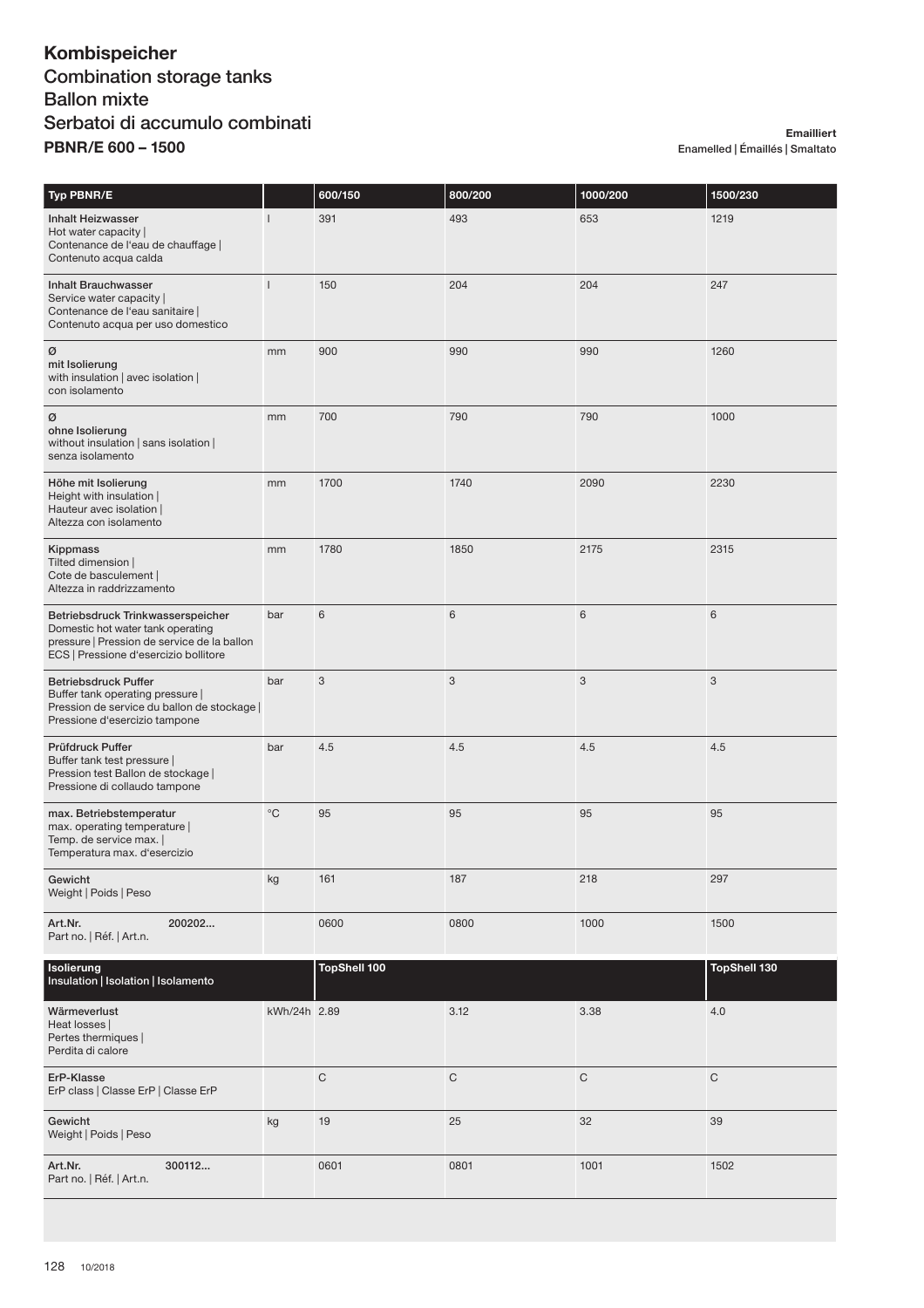

| <b>Typ PBNF/E</b>                                                                                                                               |                | 600/150<br>800/200 |      | 1000/200 |      | 1500/230 |      |      |      |
|-------------------------------------------------------------------------------------------------------------------------------------------------|----------------|--------------------|------|----------|------|----------|------|------|------|
| Glattrohrwärmetauscher<br>Heating coil<br>Échangeurs de chaleur  <br>Serpentino                                                                 | m <sup>2</sup> | 1.8                |      | 2.0      |      | 3.1      |      | 3.6  |      |
| Inhalt Glattrohrwärmetauscher<br>Heating coil capacity  <br>Contenance échangeurs de chaleur  <br>Contenuto serpentinos de chaleur              |                | 11.8               |      | 13.3     |      | 20.5     |      | 23.3 |      |
| Puffertemperatur<br>Buffer tank temperature  <br>Température du ballon  <br>Temperatura tampone                                                 | $^{\circ}C$    | 55                 | 80   | 55       | 80   | 55       | 80   | 55   | 80   |
| Warmwasserdauerleistung<br>Hot water continuous output  <br>Régime permanent eau chaude  <br>Potenza continua acqua calda<br>10°C / 45°C / 80°C | 1/h            | 138                | 354  | 172      | 443  | 172      | 443  | 184  | 473  |
| max. Warmwasserdauerleistung<br>max. hot water continuous output  <br>Régime permanent max. eau chaude  <br>Potenza continua max. acqua calda   | kW             | 5.6                | 14.4 | 7.0      | 18.0 | 7.0      | 18.0 | 7.5  | 19.2 |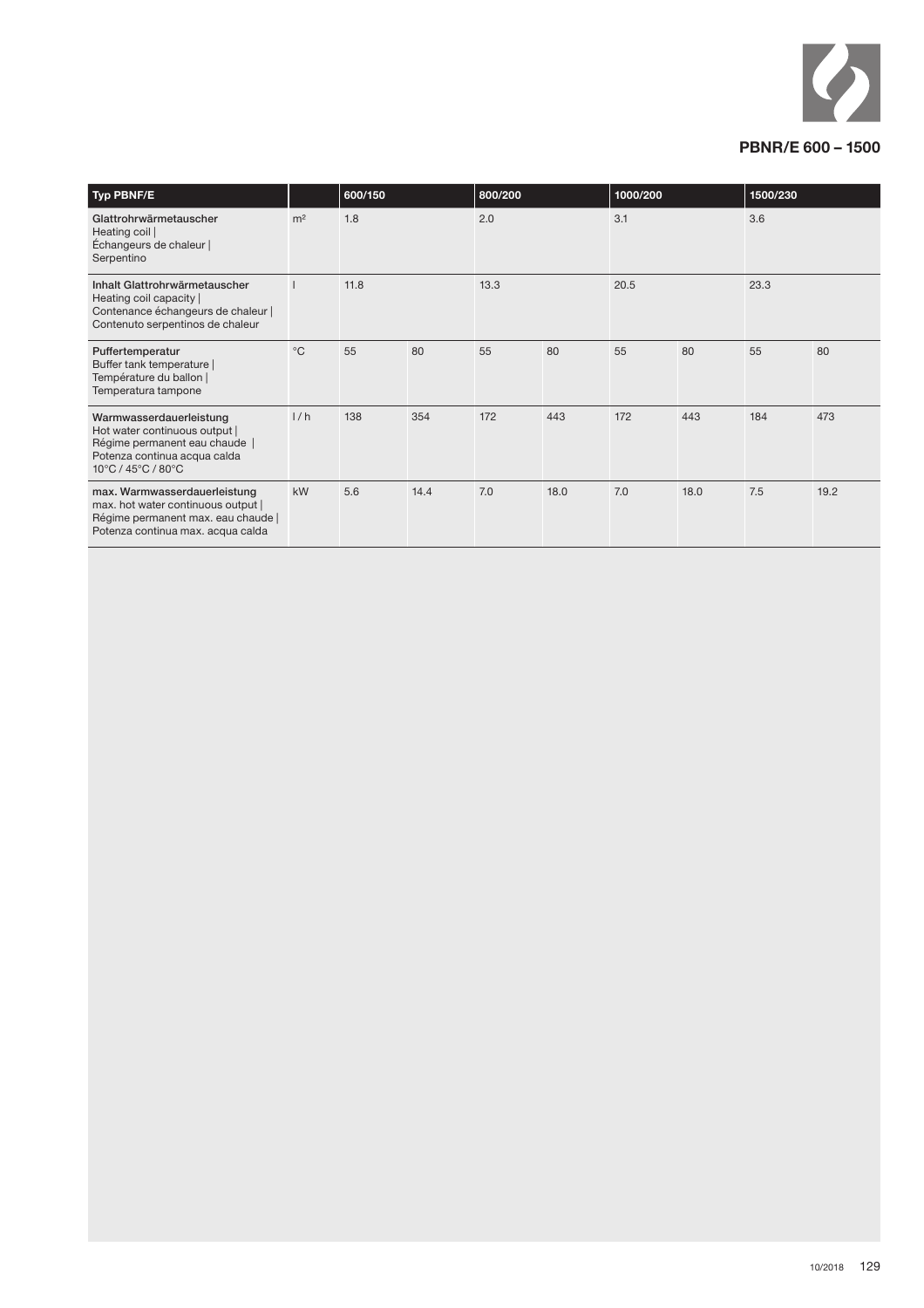# Kombispeicher **Combination storage tanks Ballon mixte** Serbatoi di accumulo combinati **PBNR/E 600 - 1500**

 $600 - 1500$ 



 $600 - 1500$ 



 $600 - 1500$ 

Emailliert Enamelled | Émaillés | Smaltato